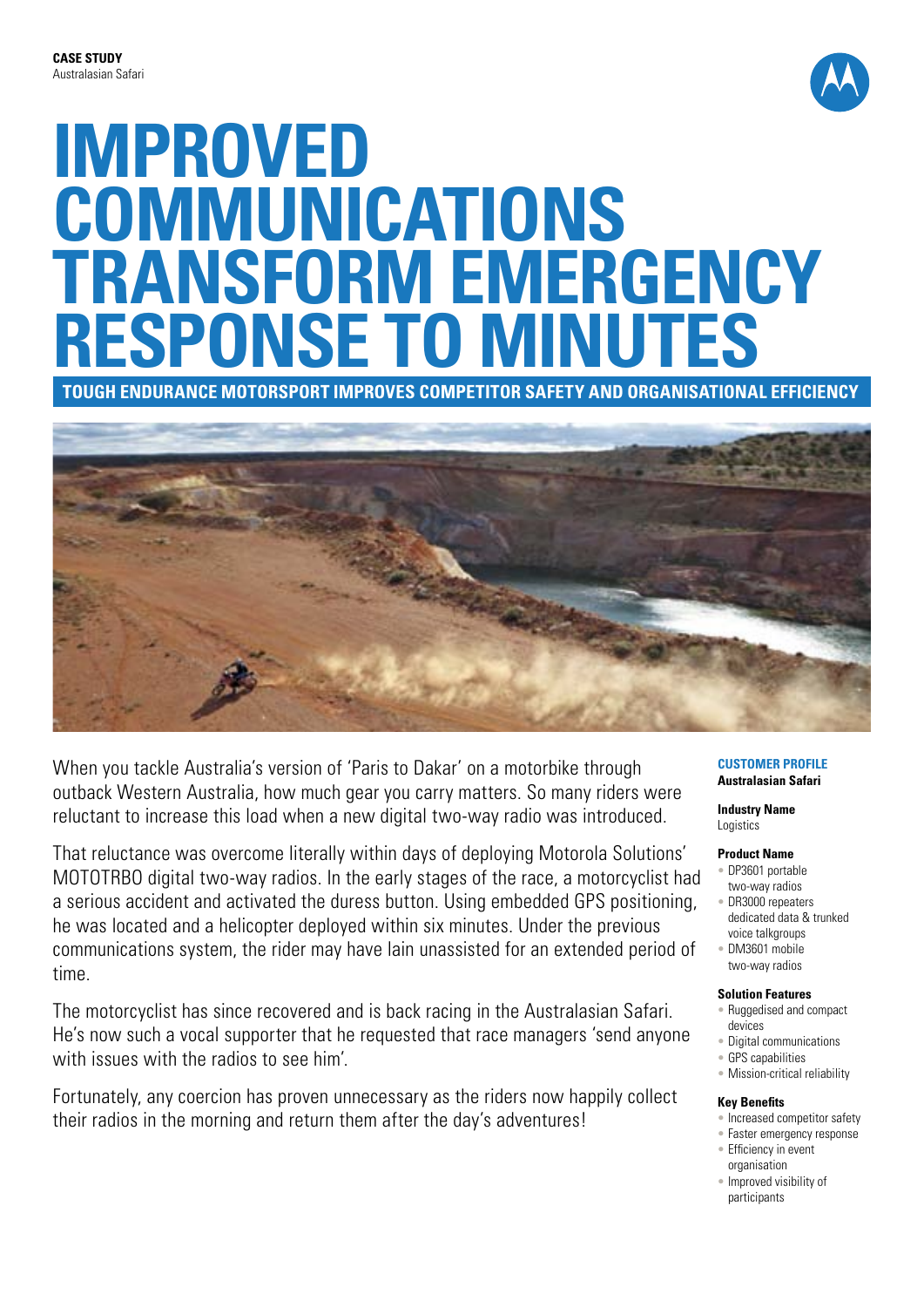

# **THE CHALLENGE**

It's the toughest endurance motorsport in the Asia-Pacific region. Australasian Safari is the ultimate off-road adventure through the remote, rugged and beautiful landscape of Western Australia, with competitors on motorbikes and quad bikes tackling more than 3000 kilometres over eight days.

Prior to adopting MOTOTRBO two-way radios, all riders supplied their own UFC radios. However, an audit revealed that the majority of these radios had significant issues, jeopardising the safety of the riders. For example, some radios had flat batteries, others didn't work at all, or riders just didn't know how to use them.

Another issue for rider safety was the assumption that if a rider came off a bike that the control centre could talk to the rider via the two-way radio and establish the severity of the situation. In actual fact, riders are usually winded by coming off the bike at high speed, and typically can't talk on their radios for at least several minutes.

Without GPS, the previous system entailed a manual radio system and a number of manned checkpoints. Riders were monitored when physically passing through each checkpoint. With competitor locations tracked by officials, the system was slow, cumbersome and relied heavily on manual data.

Hunt explains: "With staggered starts over four hours, the approximately 100 competitors are very spread out, so it's like managing a busy airport".

# **THE SOLUTION**

Australasian Safari's communications experts have been working closely with the Motorola Solutions Rentals team for almost 10 years, developing a deep mutual understanding. With the decision made to supply radios to competitors when Hunt came on board with Australasian Safari, the Motorola Solutions Rentals team was able to advise on the best solution.

Australasian Safari now uses MOTOTRBO DP3601 portable radios, DR3000 repeaters, and DM3601 mobile radios, with over 200 radios used by competitors, officials and management.

**"It's fantastic to be able to sit back and watch on the mapping screen, knowing everyone is OK. The network and radio system has taken out a lot of the risks – it has really revolutionised this event."** 

Justin Hunt, director, Australasian Safari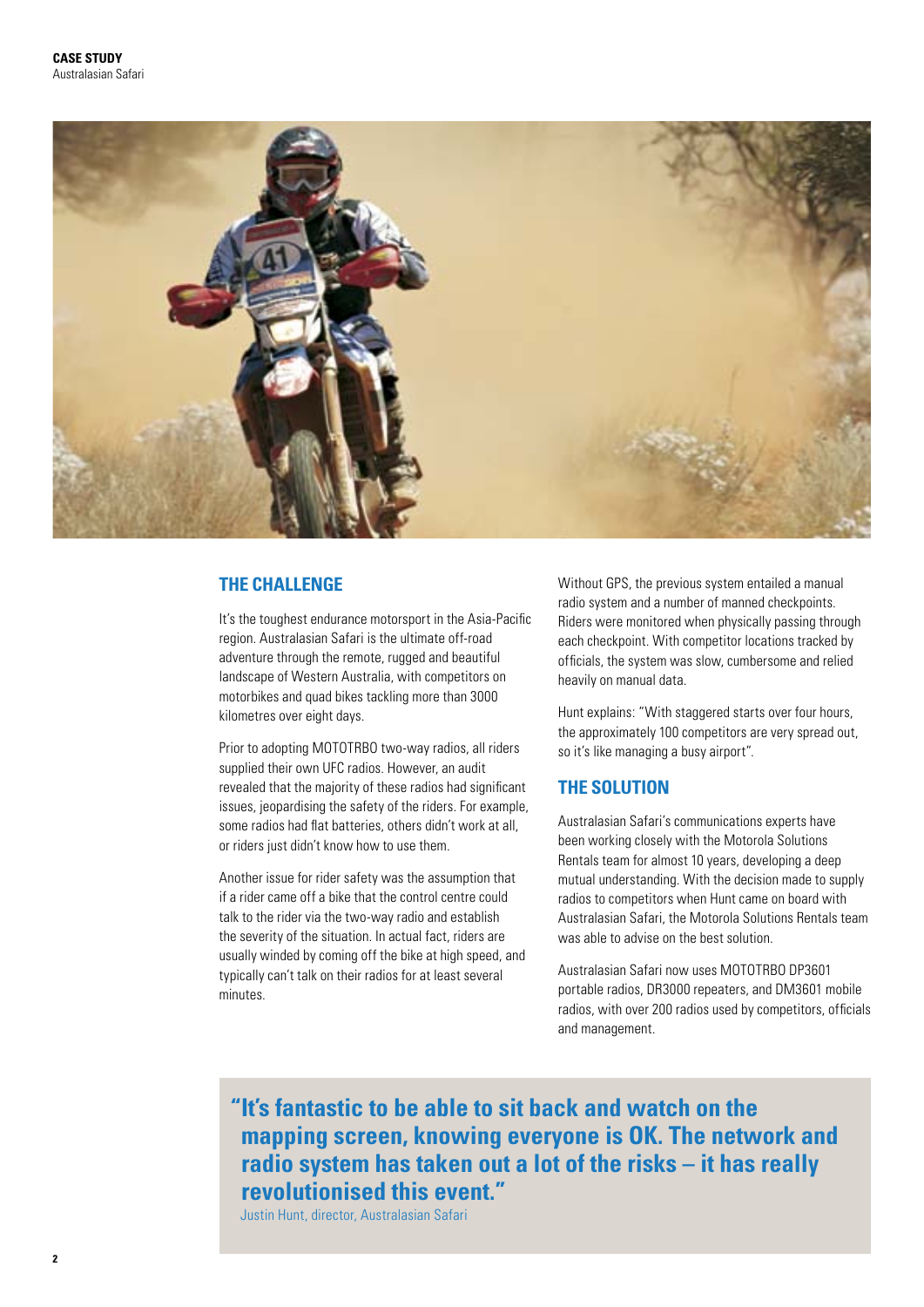**CASE STUDY** Australasian Safari

**"Motorola Solutions' system has reduced response times to better than world standards for motorsports. It also provides peace of mind for the competitors as well, because they can see that we are good operators using modern technology."** 

Justin Hunt, director, Australasian Safari

These radios were particularly selected for their embedded GPS receivers, which actually track the position of the radios. The use of such technology allows officials to know where all competitors are at any moment of the day, as well as keep in touch with event aircraft and officials, all of whom are spread over the 3000 kilometre course. Unlike other solutions, this GPS capability remains on even when the microphone is turned off.

In such a tough environment, these radios had to redefine the term 'rugged'. Riders can come off the bike in scrub at speeds of 150 kilometres per hour. The radios provide an essential link back to the control centre, so they must survive and function after such as incident.

As Joe Nevin, communications manager and clerk of course technology explains, dust is another major issue and "gets into everything, so the IPGS dust-proof quality of these radios is a major consideration".

The duress button functionality of the MOTOTRBO radios makes them ideal for this type of environment. Nevin adds: "There are lots of radios that use a button to set off an alarm, however the duress framework on these radios means that it tries harder to get a signal through."

Moreover, the radios had to be compact to gain user acceptance amongst competitors, who are very conscious of the weight they are carrying.

In terms of the network, the repeater provides a dedicated data channel, as well as a dedicated trunked voice channel with various talkgroups, giving the Safari organisers more scope to use channels for different groups.

# **THE BENEFITS**

# *Increased safety*

Thanks to the communications technology provided by Motorola Solutions, Safari organisers are able to offer a world-class emergency response providing direct access to officials and the medical team. Riders can be detected via GPS at any point, with faster response times in cases of incidents.

Hunt explains that the new system has dramatically increased competitor safety:

"Now we can tell where any competitor is at any time, and they're always contactable. The biggest thing here is the isolation, so response times are crucial."